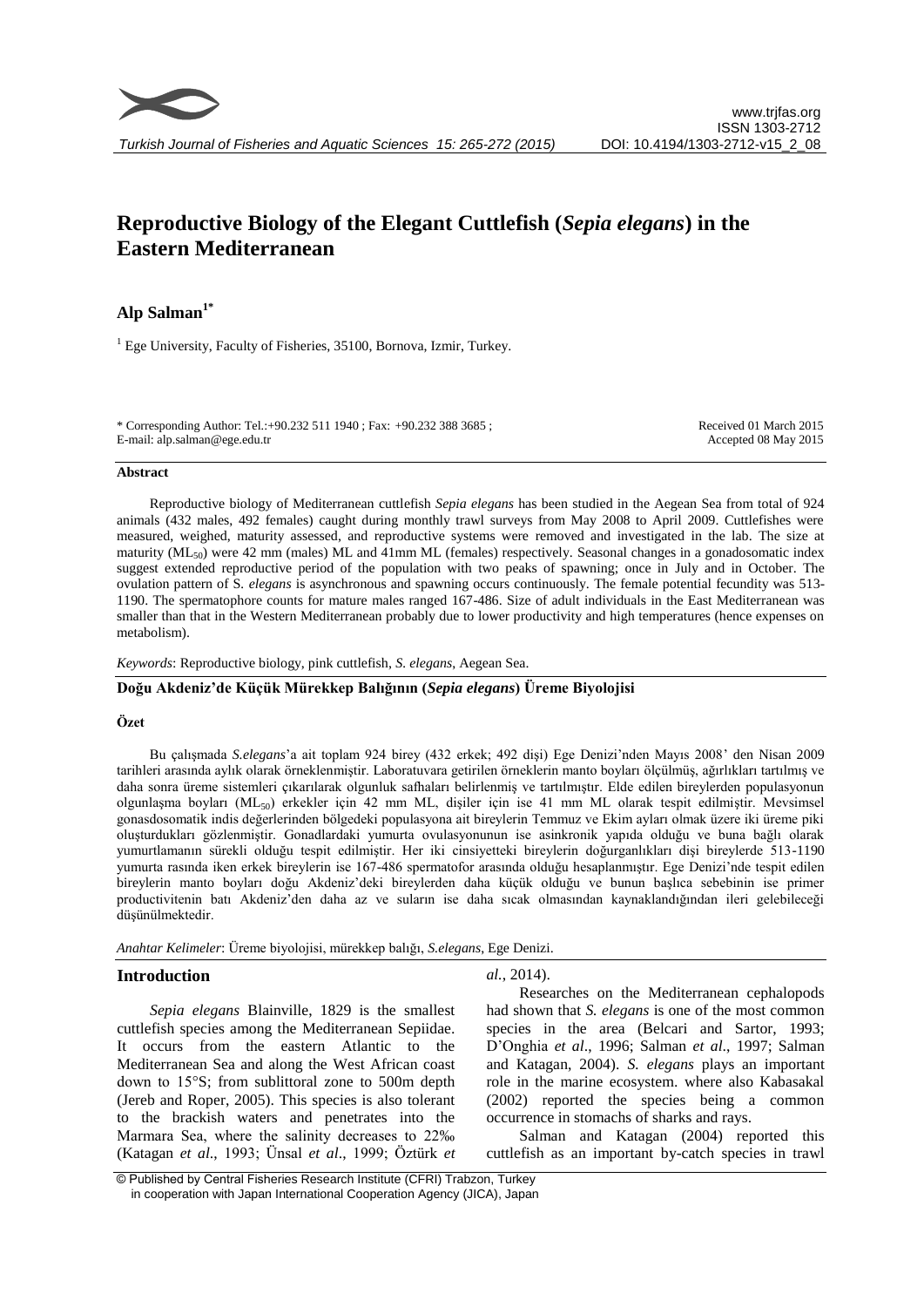fisheries of both Aegean Sea and the eastern Mediterranean Sea, from depths of 150 to 250 m. Even though this cuttlefish has no commercial value, so is discarded in Turkey, but in some European countries is sold both fresh and frozen (Jereb and Roper, 2005). Fate of discarded cuttlefish is unknown, but their survival rate might be low as in case of similar sized subadult common cuttlefish (Reville, 2012).

Though there are several studies on some biometrical features and distribution of *S. elegans*  from the Mediterranean (Jereb and Ragonese, 1991; Ragonese and Jereb, 1991), and on some biological features from the Atlantic (Guerra and Castro, 1989) and from western Mediterranean (Mangold-Wirz, 1963), knowledge of its reproductive biology is superficial. The aim of this study is to investigate the reproductive biology of *S. elegans* in the Aegean Sea, where this species represent a potentially important but still not exploited commercial object.

## **Materials and Methods**

Samples were collected onboard with commercial vessels operating during daytime by bottom trawl (44-mm mesh size in cod-end) on sandy and muddy bottoms at depth stratas of 150, 350, and 550 m in the Aegean Sea (Eastern Mediterranean Sea). Samplings were carried out monthly from May 2008 to April 2009 (Figure 1). The duration of each haul was 1 h, and towing speed varied between 2.2 and 2.5 knots. The entire cephalopod catch was preserved in 10% formalin solution onboard. A total of 924 *S. elegans* individuals (432 males and 492 females) were collected and studied in the lab.

The dorsal mantle lengths (ML) were measured within 1 mm, total body weights (BW) were taken within 0.01 g.

Subadult and adult female cuttlefishes were then dissected and the ovary and oviducts were excised; Gonad weights (GW) and oviduct weights (OV) were weighed within 0.0001 g. Reproductive systems were

examined under binocular microscope (40X) after dissection. To estimate fecundity all oocytes from the ovary and the oviduct of twenty mature females (ML=41-53 mm) were separately counted and measured along the major axis to the nearest 0.1 mm. Potential fecundity (PF) of females was calculated as the sum of the oocytes in the ovary plus the eggs in the oviduct. Because in preserved stage V ovaries, the oviductal eggs often torn as a result of the separation during counting in the laboratory, we used Dursun *et al.* (2013) methodology, and counted fresh materials oviduct eggs on board.

Gonadosomatic indices (GSI) for females were calculated with  $GSI = (GW)$  (including ovary weight and oviduct weight) / BW) x 100 for females and GSI  $=$  (GW (gonad weight) / BW) x 100) (except spermatophoric complex) for males (Gabr *et al.,* 1998). All spermatophores collected from 10 mature males (ML= 36–54 mm) were counted, and 40 spermatophores were measured from each specimen. The relative spermatophore length (SpL index) was calculated from SpL index = SpL  $x$  100/ML). A maturity stage was assigned visually using a universal maturity scale adapted for cuttlefish from Arkhipkin (1992).

Length at maturity of population (ML*50*) was defined as the length at which 50% of the population is mature (King, 1996). A log-log function was used to assess the proportion of the mature individuals by size class using nonlinear regression (Ilkyaz *et al.,* 1998). The equations;

$$
r(l) = \exp(-\exp-(a+bl))
$$

And

$$
L_{50} = \frac{-\ln(-\ln(0.5)) - a}{b} \approx \frac{0.3665 - a}{b}
$$

*b* were applied, where  $r(l)$  is the proportion of mature animals in each length class (%), *l* is the ML (mm), *Lm* is the mean ML at sexual maturity (50%, mm), *a*  is intercept, and *b* is slope.



**Figure 1.** Sampling area (indicated by full dots).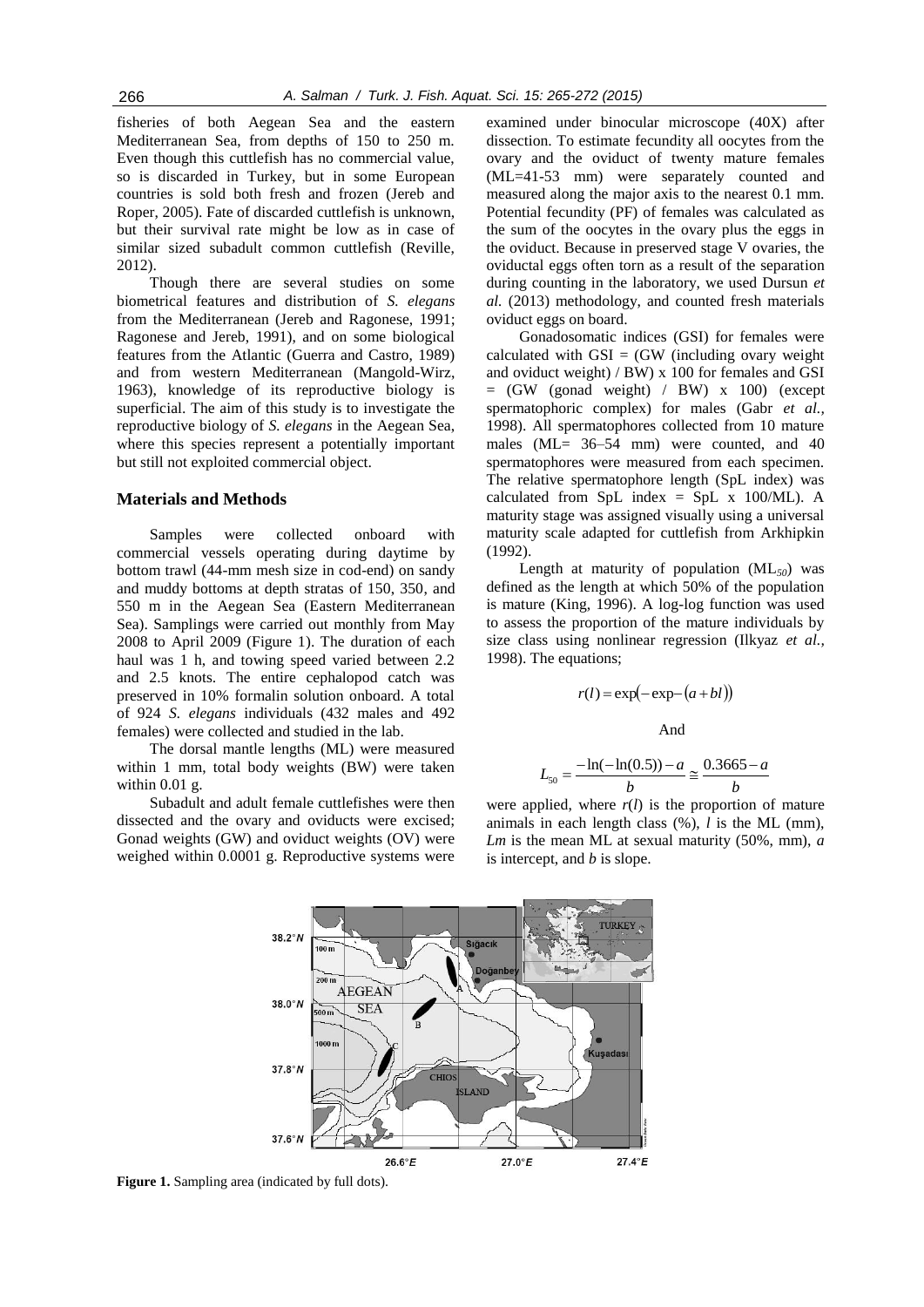# **Results**

# **Size Distribution**

50

The observed MLs of mature individuals ranged between 27-63 mm for females (mean  $48.1 \pm 5.7$  mm ML), and  $28-54$  mm for males (mean  $42.5\pm4.2$  mm ML). Cuttlefish size distribution varied seasonally with modal sizes increasing from spring to summer and then gradually decreasing throughout autumn into winter.

The size of mature animals were compared seasonally between sexes with t-test, mature females were always larger than mature males in all seasons (spring, t=6.826; summer t=9.173; autumn, t=4.315; winter,  $t=4.167$ ) (Figure 2).

The length-weight relations were calculated with a power function as  $TW\sqrt{2}=0.0026ML^{2.149}$  and  $TW^{\circ}\neq=0.0018ML^{2.284}$  for males and females, respectively. When the length-weight relationship was compared by ANCOVA  $(F=119.38; p=0.001)$ , it showed that there was difference between the sexes as

> **Spring** ■ Immature Maturing Mature

a result of females being larger and heavier than males (Figure 3).

# **Seasonality of Maturation and Spawning**

Mature animals and small immature recruits were found in all seasons in numbers that allows the assumption that spawning occurs all year round (Table 1). Analysis of changes in size at maturity distribution with size and with season (Figure 2) and GSI (Figure 4) shows that there are likely several seasonal cohorts.

The largest spawning individuals occurred during summer catches. The mean size of mature animals decreased in autumn and was the smallest in winter and spring even when major recruitment occurs.

The reproductive system weight of the fully mature individuals with a total body weight between 0.7-3.6 g. was between 3.51–21.82 g. In fully mature animals the reproductive system consists from 61% (range 28-78%) ovary, 8% (range 1-28%) oviduct,

> **Spring**  $\blacksquare$  Immature  $\blacksquare$  Maturing  $\blacksquare$  Mature

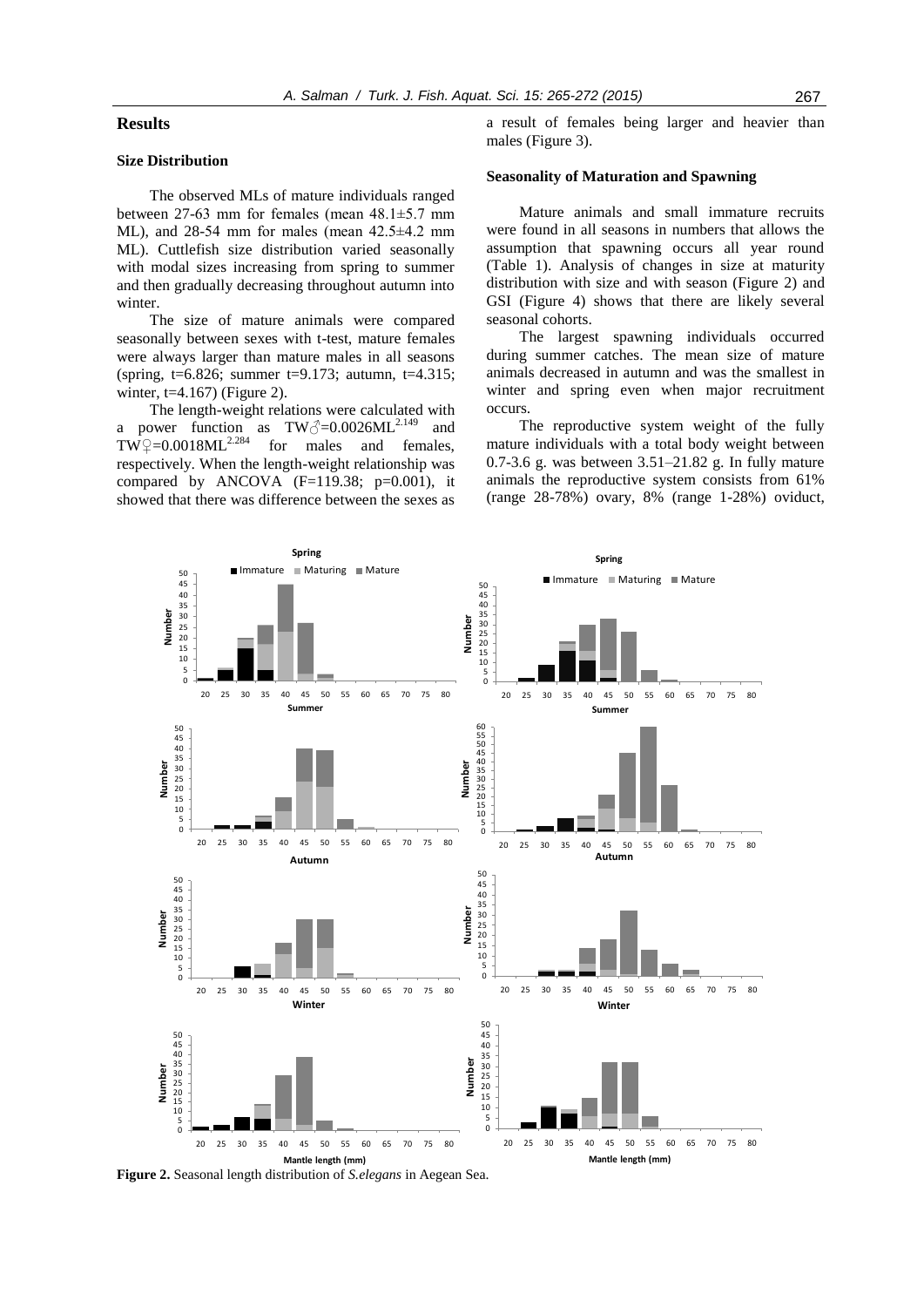

**Figure 3.** Mantle length-Total weight relationship of *S.elegans* from Aegean Sea.

|  | Table 1. Monthly gonad stage distribution of S.elegans |
|--|--------------------------------------------------------|
|--|--------------------------------------------------------|

| Month      | Male |        |        |                |        |        |       |     | Female |        |        |                |        |       |  |  |
|------------|------|--------|--------|----------------|--------|--------|-------|-----|--------|--------|--------|----------------|--------|-------|--|--|
|            | N    | $St-1$ | $St-2$ | $St-3$         | $St-4$ | $St-5$ | Total | N   | $St-1$ | $St-2$ | $St-3$ | $St-4$         | $St-5$ | Total |  |  |
| Jan        | 31   |        | 23     | 6              | 19     | 52     | 100   | 30  |        | 23     | 7      | 7              | 63     | 100   |  |  |
| Feb        | 40   | 5      | 20     | 5              | 8      | 63     | 100   | 39  |        | 33     | 10     | 3              | 54     | 100   |  |  |
| Mar        | 53   | 6      | 19     | 19             | 17     | 40     | 100   | 55  | 2      | 35     | 5      | 2              | 56     | 100   |  |  |
| Apr        | 44   | 5      | 9      | $\overline{c}$ | 20     | 64     | 100   | 37  | 3      | 14     | 16     | 3              | 65     | 100   |  |  |
| May        | 30   | 10     | 13     | 13             | 37     | 27     | 100   | 36  | 11     | 28     | 3      | 3              | 56     | 100   |  |  |
| June       | 29   |        |        | 31             | 24     | 45     | 100   | 59  | 3      | 8      | 15     | 12             | 61     | 100   |  |  |
| July       | 39   |        | 5      | 18             | 28     | 49     | 100   | 58  |        | 5      | 5      | $\overline{2}$ | 88     | 100   |  |  |
| Aug        | 44   | 5      | 9      | 16             | 36     | 34     | 100   | 57  | 2      | 7      | 4      | 14             | 74     | 100   |  |  |
| Sept       | 38   |        | 16     | 8              | 42     | 34     | 100   | 22  |        | 5      | 14     | 5              | 77     | 100   |  |  |
| Oct        | 9    |        |        | 44             | 56     |        | 100   | 11  |        | 9      |        | 9              | 82     | 100   |  |  |
| <b>Nov</b> | 45   |        | 2      | 7              | 18     | 73     | 100   | 49  | 2      | 6      | 6      | 6              | 80     | 100   |  |  |
| Dec        | 30   |        | 3      |                | 10     | 87     | 100   | 39  |        | 3      |        | 33             | 64     | 100   |  |  |
| Total      | 432  |        |        |                |        |        |       | 492 |        |        |        |                |        |       |  |  |



**Figure 4.** Monthly gonadosomatic index values of *S. elegans*.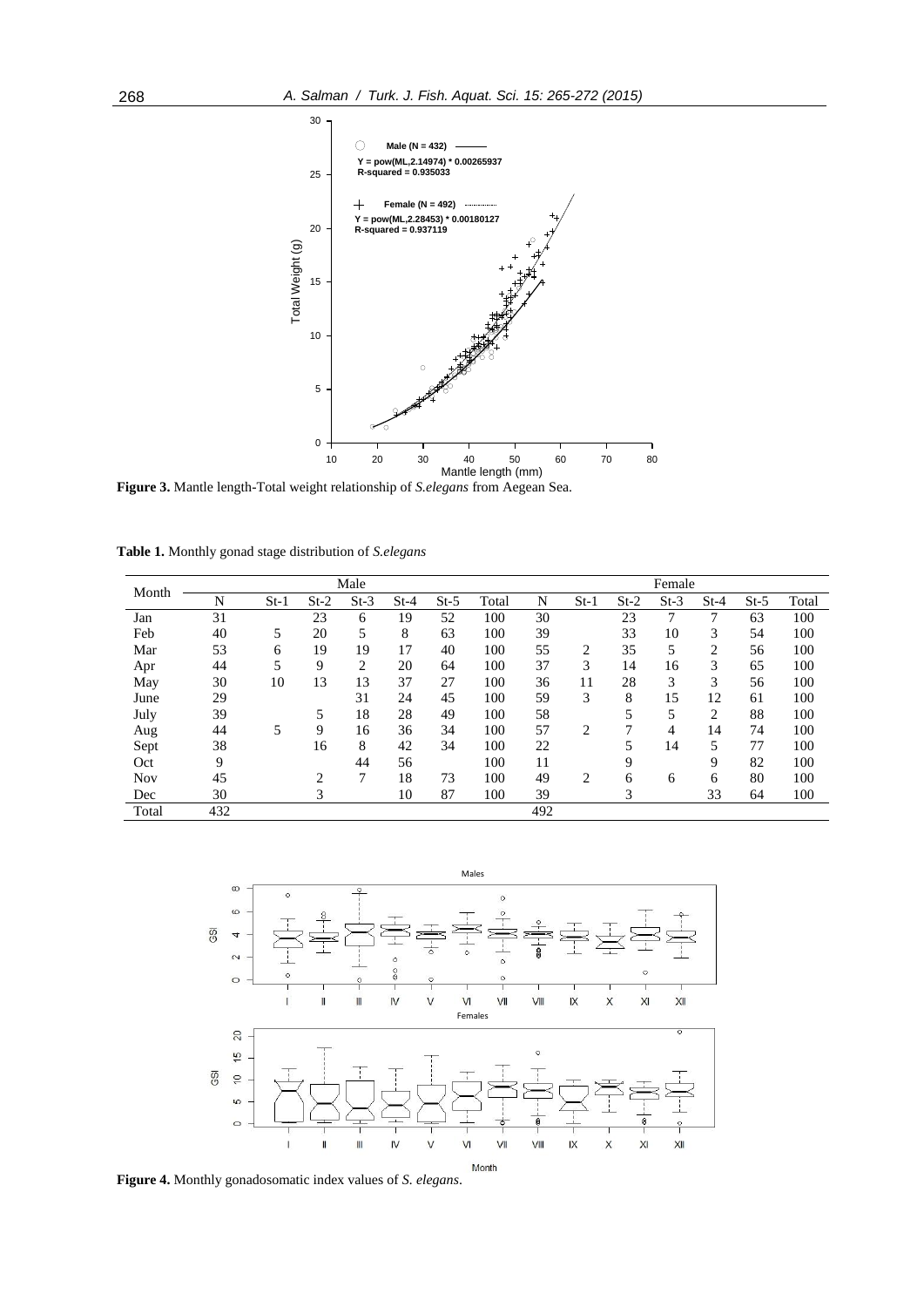31% (range 15-64%) nidamental glands in females and in males 60% (range 39-79%) gonad, 40% (range 20-60%) Needham's sac.

Seasonal dynamics of gonadal maturation was lead by males with females to follow. The male GSI values were increasing from January to April, whereas in females it occurred from March to June. Following decrease in male GSI occurs in June-October, and that of female in July–September. Then male GSI were stable between November and January, after what male GSI increased whereas female GSIs were decreasing in February–March (Figure 4). Generally such a complicated intra-annual dynamics of GSI mirrored relative abundance of mature animals in the population (Table 1).

#### **Size at Maturity**

The smallest mature animals caught in the Aegean Sea, were of 27 mm ML (females) and 28 mm (males). The size-at maturity  $ML_{50}$  was estimated at 41 mm ML for females and 42 mm ML for males. There was no difference in size at maturity  $(ML_{50})$ between male and female individuals (Figure 5; Table 2).

Distribution of male and female size at stage of maturation is presented on Figure 6 and illustrates that cuttlefish go on growing while maturing between stages II and V.

#### **Ovary Maturation and Fecundity**

In the ovary of adult cuttlefish one might find oocytes at any stage of oogenesis; small protoplasmic oocytes of 0.5-0.9 mm in diameter predominated during most of the ontogeny. The oocyte stock could be divided into three groups of oocytes (small/protoplasmic oocyte, 0.1-0.9 mm; medium/vitellogenic large oocyte 1.0-2.7 mm, and large/ripe oocyte 2.8-4.2 mm). The length-frequency distribution of the oocytes at the different gonadal stages (Figure 7), demonstrate asynchronous ovulation with further accumulation of ripe oocytes in the oviduct.

Potential fecundity in (immature, maturing and mature) females of 33–59 mm ML (Stages II-V) varied between 513 and 1190 eggs (mean: 985). In the mature females the number of ripe eggs in the oviduct



**Figure 5.** Male and female distribution of the 50% of the population (*ML50*) at the size-at maturity.

**Table 2.** Percentage of *S. elegans* males and females in each maturity stage for each 5 mm size class

|           | Male |        |        |        |              |        |       | Female |        |        |        |        |        |       |  |
|-----------|------|--------|--------|--------|--------------|--------|-------|--------|--------|--------|--------|--------|--------|-------|--|
|           |      |        |        |        |              |        |       |        |        |        |        |        |        |       |  |
| ML        | N    | $St-1$ | $St-2$ | $St-3$ | $St-4$       | $St-5$ | Total | N      | $St-1$ | $St-2$ | $St-3$ | $St-4$ | $St-5$ | Total |  |
| $0-14$    |      |        |        |        |              |        |       |        |        |        |        |        |        |       |  |
| $15-19$   | ı.   |        |        |        |              |        | 100   |        |        |        |        |        |        |       |  |
| $20 - 24$ | 11   | 36     | 55     | 9      |              |        | 100   | 5      | 20     | 80     |        |        |        | 100   |  |
| 25-29     | 35   | 6      | 77     | 11     | 3            | 3      | 100   | 24     | 17     | 75     | 4      |        | 4      | 100   |  |
| 30-34     | 54   | 4      | 26     | 22     | 28           | 20     | 100   | 37     | 11     | 68     | 16     | 3      | 3      | 100   |  |
| 35-39     | 109  |        |        | 14     | 32           | 54     | 100   | 64     |        | 17     | 23     | 8      | 52     | 100   |  |
| $40 - 44$ | 136  |        |        | 11     | 15           | 74     | 100   | 103    |        | 4      | 9      | 16     | 72     | 100   |  |
| 45-49     | 77   |        |        | 8      | 40           | 52     | 100   | 136    |        |        | 4      | 8      | 88     | 100   |  |
| 50-54     | 8    |        |        |        | 13           | 88     | 100   | 85     |        |        |        | 7      | 93     | 100   |  |
| 55-59     | 1    |        |        |        | $\mathbf{I}$ |        | 100   | 34     |        |        |        |        | 100    | 100   |  |
| 60-64     |      |        |        |        |              |        |       | 4      |        |        |        |        | 100    | 100   |  |
| 65-69     |      |        |        |        |              |        |       |        |        |        |        |        |        |       |  |
| Total     | 432  | 9      | 47     | 53     | 104          | 219    |       | 492    | 9      | 62     | 36     | 39     | 346    |       |  |

ML: Mantle length; ST: Maturity stage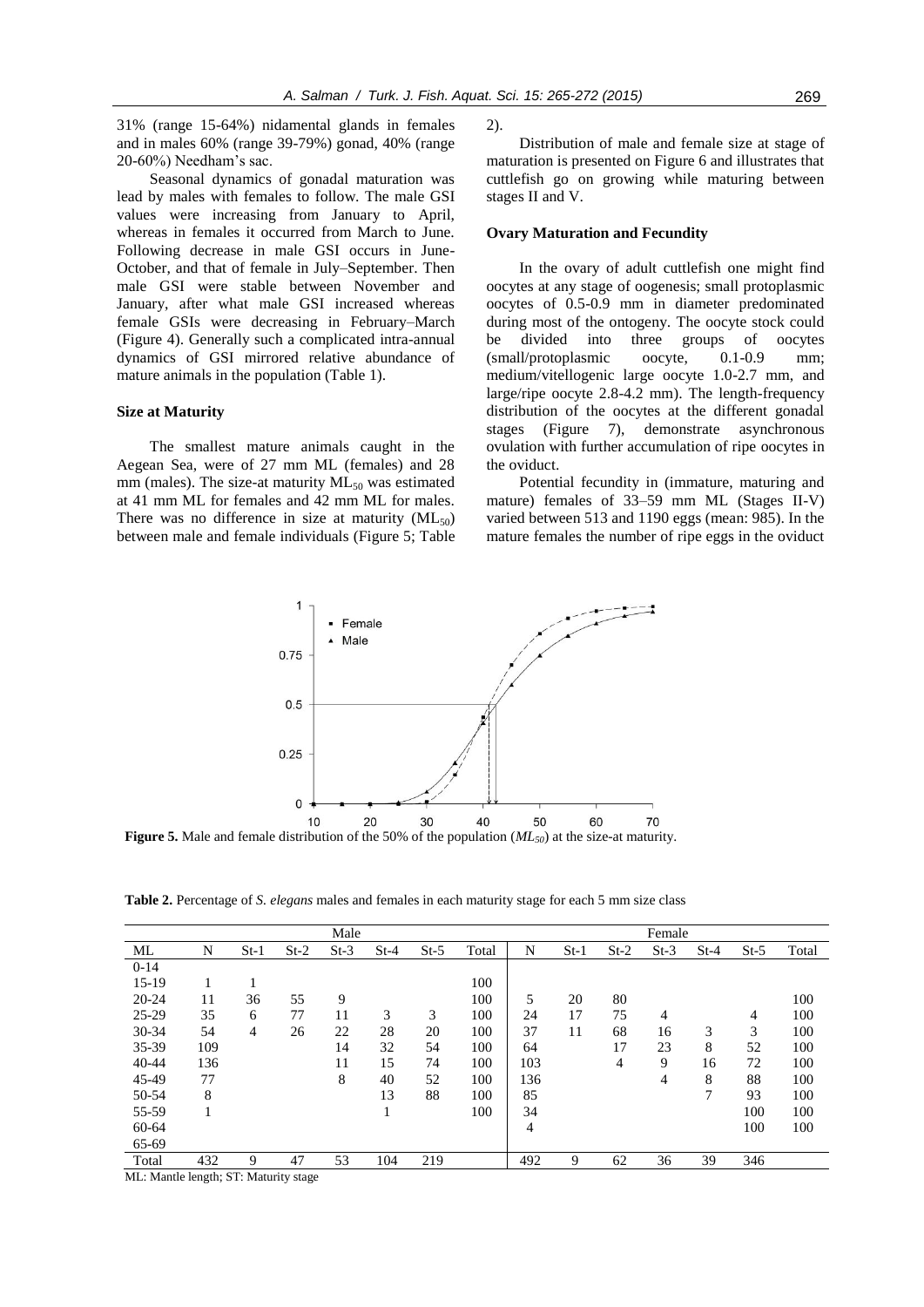

**Figure 6.** Male and female individuals GSI values according to gonad stage.



**Figure 7**. Size distribution of oocytes at different maturity stages of *S. elegans.*

was low, between 2-25 (mean 5 eggs). Their diameters were between 3.5–5.5 mm (mean: 4.9 mm) at the longest axis. The ML of the smallest individual with eggs in the oviduct was 27 mm. The calculated oviducal Egg diameter/ML index varied between 7.8% and 11.1% (mean 8.8%). Comparison between oviducal egg diameter and ML showed no correlation  $(r=0.1)$ .

The number of spermatophores in the Needham sacs of ten mature males (36-54 mm ML) ranged from 167 to 486 (mean 370). Spermatophore lengths (SpL) varied between 3.9-5.5 mm (mean 4.7mm) and increased with male size (Figure 8). The calculated SpL/ML index varied between 9.1% and 11.4% (mean 10.5%).

#### **Discussion**

There was no *S. elegans* specimen collected from 550 m depth, during the sampling period, when trawls were carried at 150, 350 and 550 m depths over the study area which shows that depth limit of the species distribution is somewhere shallower.

Small amount of specimens (about 10% of 924) were collected from 350m depth in various months (May, September, October and January) during the sampling period.

It was supposed that pink cuttlefish can migrate to shallower waters for reproduction as it was found in Atlantic (Guerra and Castro 1989), and some parts of western and central Mediterranean (Volpi *et al*., 1990; Jereb and Ragonese, 1991; Tursi and D'Onghia,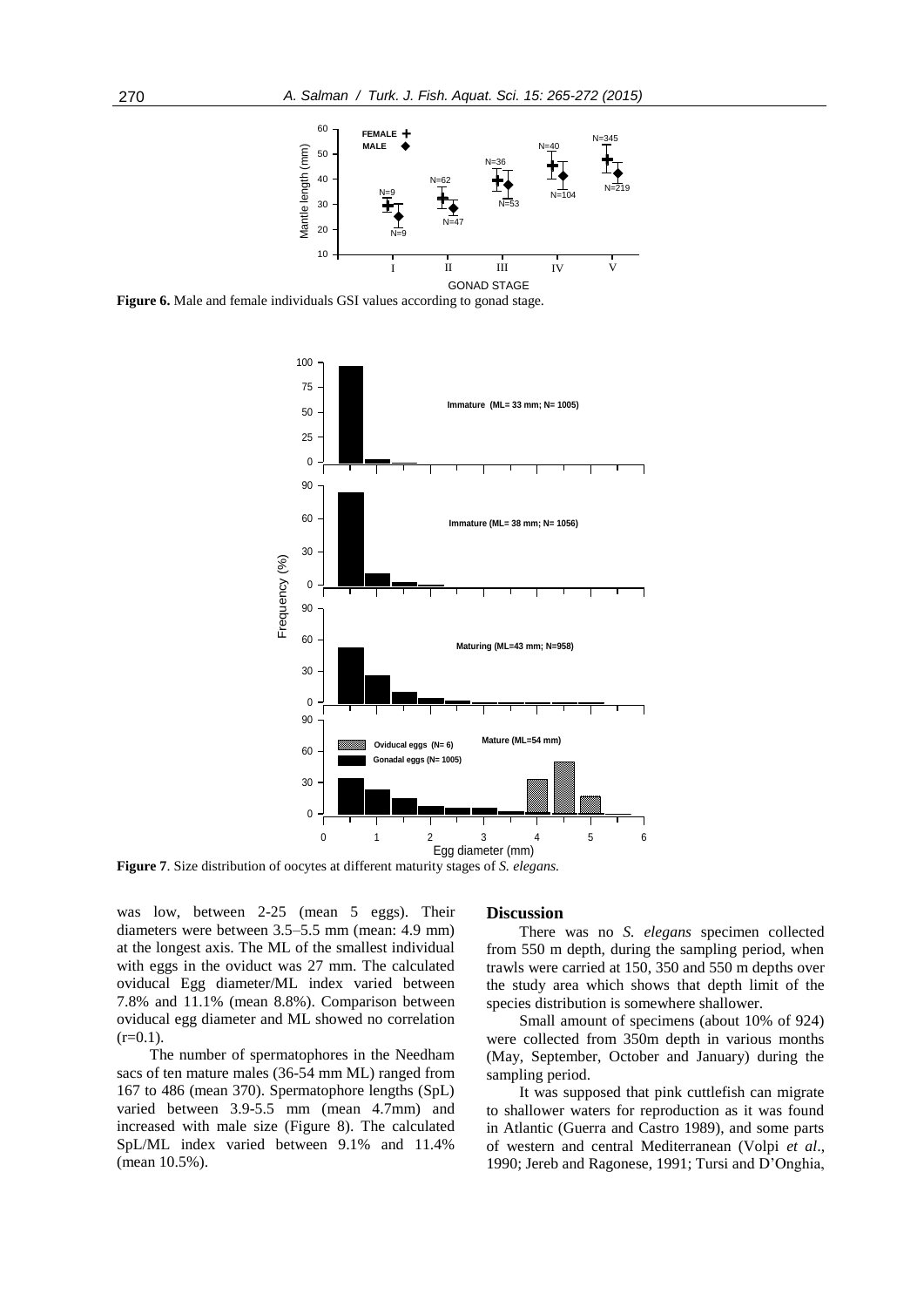

**Figure 8.** Mantle length-Spermatophore length relationship of *S. elegans.*

1992; Ciavaglia and Manfredi, 2009). Because fishery, in the area, was not allowed to shallower waters than 100 m we could not test this hypothesis for extremely warm east Mediterranean.

Across the species range, males of *S. elegans*  reach maturation at smaller sizes than females (Mangold-Wirz, 1963; Guerra and Castro, 1989; Volpi *et al.,* 1990; Jereb and Ragonese, 1991; Belcari and Sartor, 1993; Ciavaglia and Manfredi, 2009). In the present study, males and females were at similar sizes (42 mm ML for males and 41 mm ML for females) both for size at maturity or for length at maturity of the population (ML*50*). A similar phenomena was reported for *S. officinalis* - the species in which males are generally larger than females where no sexual dimorphism was found in the Aegean Sea (Önsoy and Salman, 2005), but such difference was found in *S. obignyana* (Dursun *et al.,* 2013). Adult animal size in the Aegean Sea was smaller than in the West Mediterranean (Mangold-Wirz, 1963), Ionian Sea (Tursi and D'Onghia, 1992) and Adriatic Sea (Ciavaglia and Manfredi, 2009).

There are few possible reasons for the decrease in size distribution of the samples from summer to winter; first may be the result of pressure caused by the start of the fishing season of the area, secondly may be the result post-spawning death of mature animals and also the overlapping effect of these two events (Figure 2).

The reproduction period of *S. elegans* occurs all year round with the peak between July and October. Respective peak in the recruitment of 20-35 mm ML occurs in winter and spring. Similar results were reported by Guerra and Castro (1989) from the coasts of Atlantic and, by Mangold-Wirz (1963) and Jereb and Roper (2005) from the western Mediterranean.

The spermatophore lengths of *S. elegans* from the western Mediterranean were between 3.5 and 5.5 mm (Mangold-Wirz, 1963), where the results are the same as in this study, between 3.6 and 5.4 mm. Therefore, there is no difference in spermatophore sizes between both sides of the Mediterranean. The calculated SpL/ML index of the Eastern Mediterranean varied between 9.1 and 11.4% (mean 10.5%) and western (Mangold-Wirz, 1963) varied between 9.2-10.9%, where the results were also

similar. The small ratio difference is the result of the size difference between the samples of Mangold-Wirz (1963) and this study, where the mature males were between 32-60 mm ML and 28-54 mm ML, respectively.

However, the spermatophore counts were quite different between two habitats: maximum of 95 spermatophores was counted from the western Mediterranean and minimum 167 spermatophores was found in the eastern Mediterranean cuttlefish, which might be the result of either a sampling bias or rather caused by a difference in spawning patterns with western cuttlefish spending spermatophores more often than their eastern counterparts. However, spermatophore index values were found to be close in the present study than those reported by Mangold-Wirz (1963) from the western Mediterranean (9.1- 11.4 versus 9.2-10.9). Oviducal egg diameters are similar between both parts of the sea: 3.7-4.2 mm in the western, and 3.5-4.2 mm in the eastern Mediterranean. However, oviducal egg indices were found to be higher in present study (7.8-11.1) than in the western Mediterranean 5.5-7.4 (Mangold 1963). This difference was caused by the difference in adult female size.

Unfortunately, there was no chance to compare fecundities between the western and the eastern Mediterranean because Mangold-Wirz (1963) reported only numbers of oocytes larger than 1 mm (about 400 eggs). It may be expected that the smaller animals have a longer spawning period as a result of having larger eggs with higher fecundity depending on the low oviduct capacity. Laptikhovsky *et al.* (2003) stated similar opinion for the correlation between the oviduct capacity and potential fecundity for an intermittent terminal spawner *Sepia officinalis*  from the same family.

It has been observed that the oocytes of all stages are present in the ovary. According to Rocha *et al.* (2001), the ovulation pattern of S*. elegans* likely is asynchronous and that spawning is year-round. All year around spawning in *S. elegans* was also reported by Guerra and Castro (1989) from Atlantic Ocean. The egg count in oviducts were very low in contrast to numbers recorded in the ovary. It is possible because ovulated eggs are accumulated in oviducts,